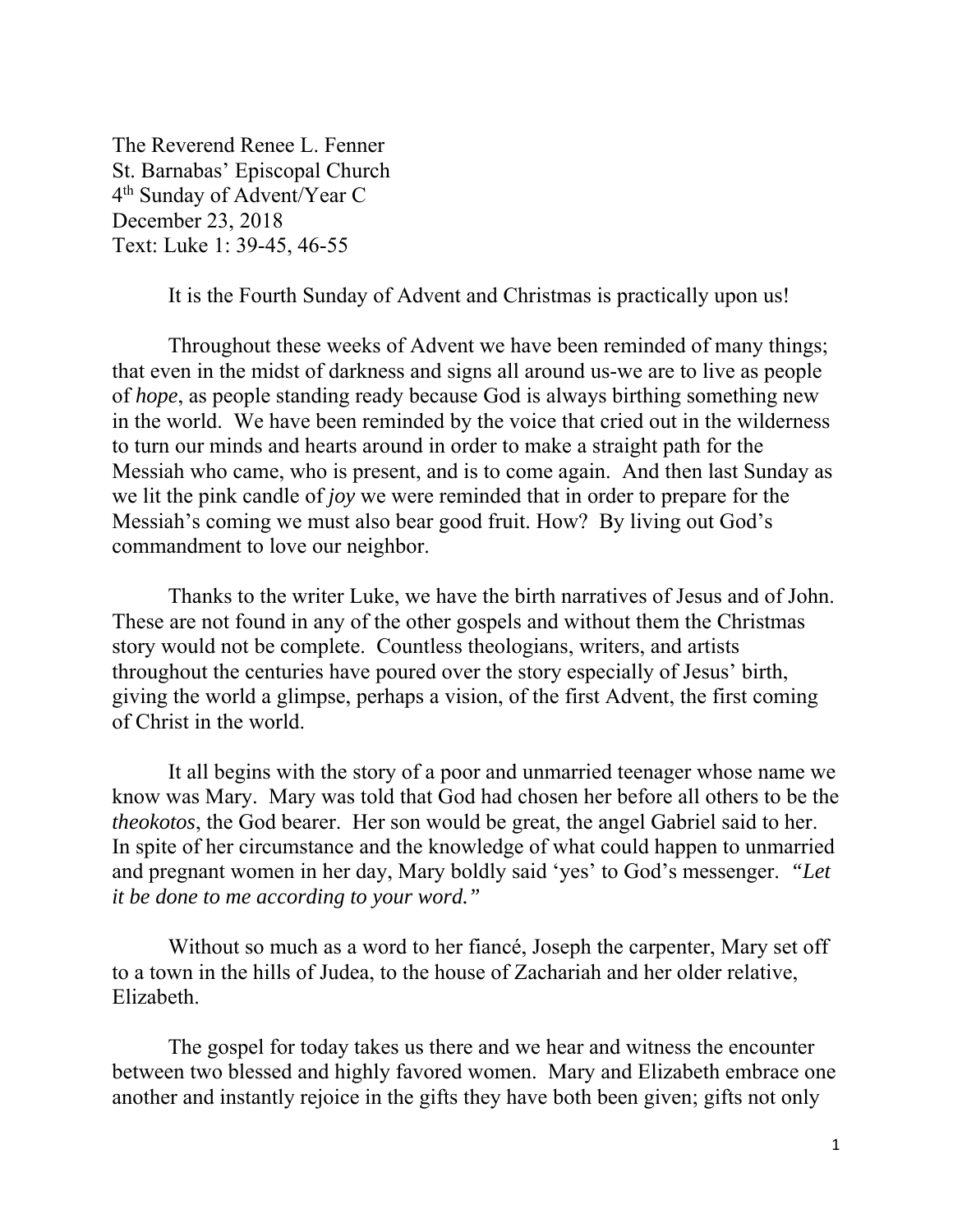for them but for the entire world. And we are told that the prophet John, safely cushioned within the warmth of his mother's womb; she who was once disgraced because she had never borne a child, leapt for joy.

Mary returned Elizabeth's greeting and began to praise God for fulfilling what was promised through the prophets in ages past. Mary, full of grace, pregnant with the Word, the Word who was with God and was God, sings a song of praise, her Magnificat, for what God can and will do through the child she carries. Because of him, she is blessed. Because of him, the world will be turned upside down. The humble and lowly will be lifted up. The powerful will be knocked down from their thrones. The hungry will be filled with good things. The rich will be sent away empty. He will show mercy to those who fear him and stay true to the promises he has made. His kingdom shall never end. Mary's song was for anyone who thought God had forgotten God's promise to be with them and love them.

Mary sang aloud a song of faith and thanksgiving, a song that reverberates in our time not only during the season of Advent but all year long. Mary's song is our song for God's promises, God's dreams, still come to pass and will come to pass even when all seems to look and feel otherwise.

Can you imagine God calling us to give birth to God's gifts of hope, peace, joy, and love? To God's gifts of tolerance, forbearance, compassion, forgiveness? God certainly has need of these gifts and more. Gifts that are found inside each and every one of us. I hope that like Mary, we can speak our *fiat*, our 'yes', to God's will and to our availability to be used for God's glory without fear or shame. The world certainly has use of the gifts we bring no matter how large or small.

May we, like Mary, live lives of true faith and as bearers of God, the Light which is Christ. May we live and love as Jesus taught. So that by humble example, we can show others the way of Jesus. May we help give birth to those things that our families, our neighbors, the nation, and the world so sorely need today.

Like Mary and Elizabeth, let us not forget to give thanks to our almighty God for all God has done for us. For in spite of our busyness and pre-occupations that seem to strong arm our attentions, God's hand is forever at work in creation and throughout our lives.

As we approach the manger in Bethlehem to adore him who came among us, let us join our voices with Mary.